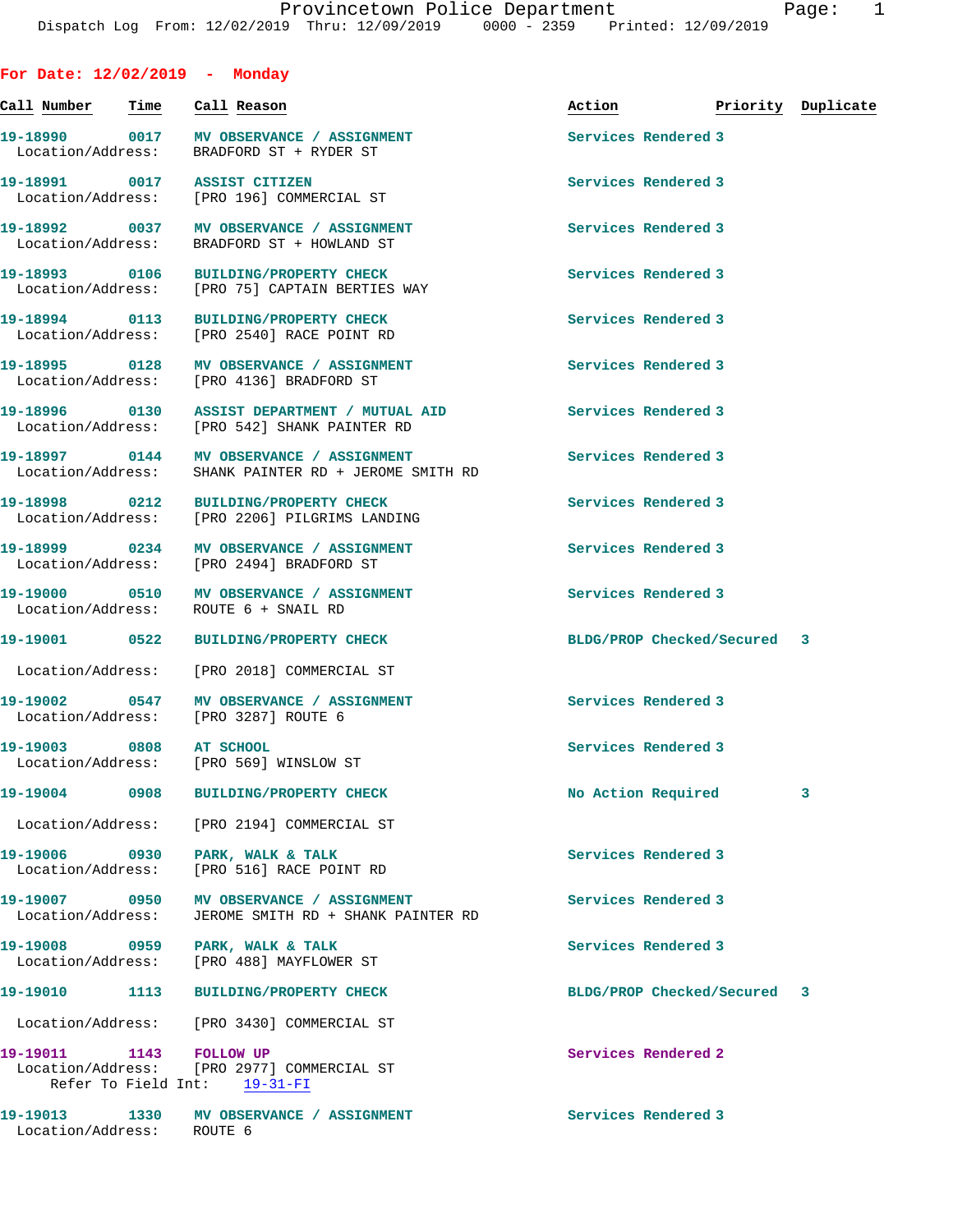**19-19014 1331 MEDICAL EMERGENCY Transported to Hospital 1** Location/Address: [PRO 440] HARRY KEMP WAY **19-19015 1414 LARCENY / FORGERY / FRAUD Services Rendered 2**  Location/Address: [TRU] NORTH UNION FIELD RD **19-19016 1456 SERVICE CALL - POLICE Services Rendered 3**  Location/Address: [PRO 569] WINSLOW ST **19-19018 1518 MV OBSERVANCE / ASSIGNMENT Services Rendered 3**  Location/Address: ROUTE 6 **19-19017 1522 MV OBSERVANCE / ASSIGNMENT Services Rendered 3**  Location/Address: [PRO 1225] COMMERCIAL ST **19-19019 1540 BUILDING/PROPERTY CHECK BLDG/PROP Checked/Secured 3** Location/Address: [PRO 2206] PILGRIMS LANDING **19-19020 1557 MEDICAL EMERGENCY Transported to Hospital 1** Location/Address: [PRO 440] HARRY KEMP WAY 19-19021 1607 MV OBSERVANCE / ASSIGNMENT **Services Rendered 3**  Location/Address: [PRO 2455] SHANK PAINTER RD **19-19022 1631 BUILDING/PROPERTY CHECK Services Rendered 3**  Location/Address: [PRO 3430] COMMERCIAL ST **19-19023 1656 HAZARDS Could Not Locate 2**  Location/Address: HARRY KEMP WAY + CONWELL ST **19-19024 1738 MEDICAL EMERGENCY Services Rendered 1**  Location/Address: COOK ST **19-19025 1838 MV OBSERVANCE / ASSIGNMENT Services Rendered 3**  Location/Address: [PRO 4136] BRADFORD ST **19-19026 1909 MV OBSERVANCE / ASSIGNMENT Services Rendered 3**  Location/Address: SHANK PAINTER RD **19-19028 2047 BUILDING/PROPERTY CHECK Services Rendered 3**  Location/Address: [PRO 519] RACE POINT RD **19-19029 2056 MEDICAL EMERGENCY Transported to Hospital 1** Location/Address: [PRO 221] COMMERCIAL ST **19-19030 2106 ALARM - GENERAL False Alarm Weather (No Bill)** Location/Address: [PRO 440] HARRY KEMP WAY **19-19031 2253 MEDICAL EMERGENCY Services Rendered 1**  Location/Address: COOK ST **19-19032 2316 HAZARDS Removed Hazard 2**  Location/Address: [PRO 2479] ROUTE 6 **19-19033 2353 BAR CHECK Services Rendered 3**  Location/Address: [PRO 399] COMMERCIAL ST **For Date: 12/03/2019 - Tuesday 19-19034 0006 MV STOP VERBAL WARNING 3**  Location/Address: [PRO 1953] COMMERCIAL ST

**1** 

**19-19035 0026 BUILDING/PROPERTY CHECK BLDG/PROP Checked/Secured 3**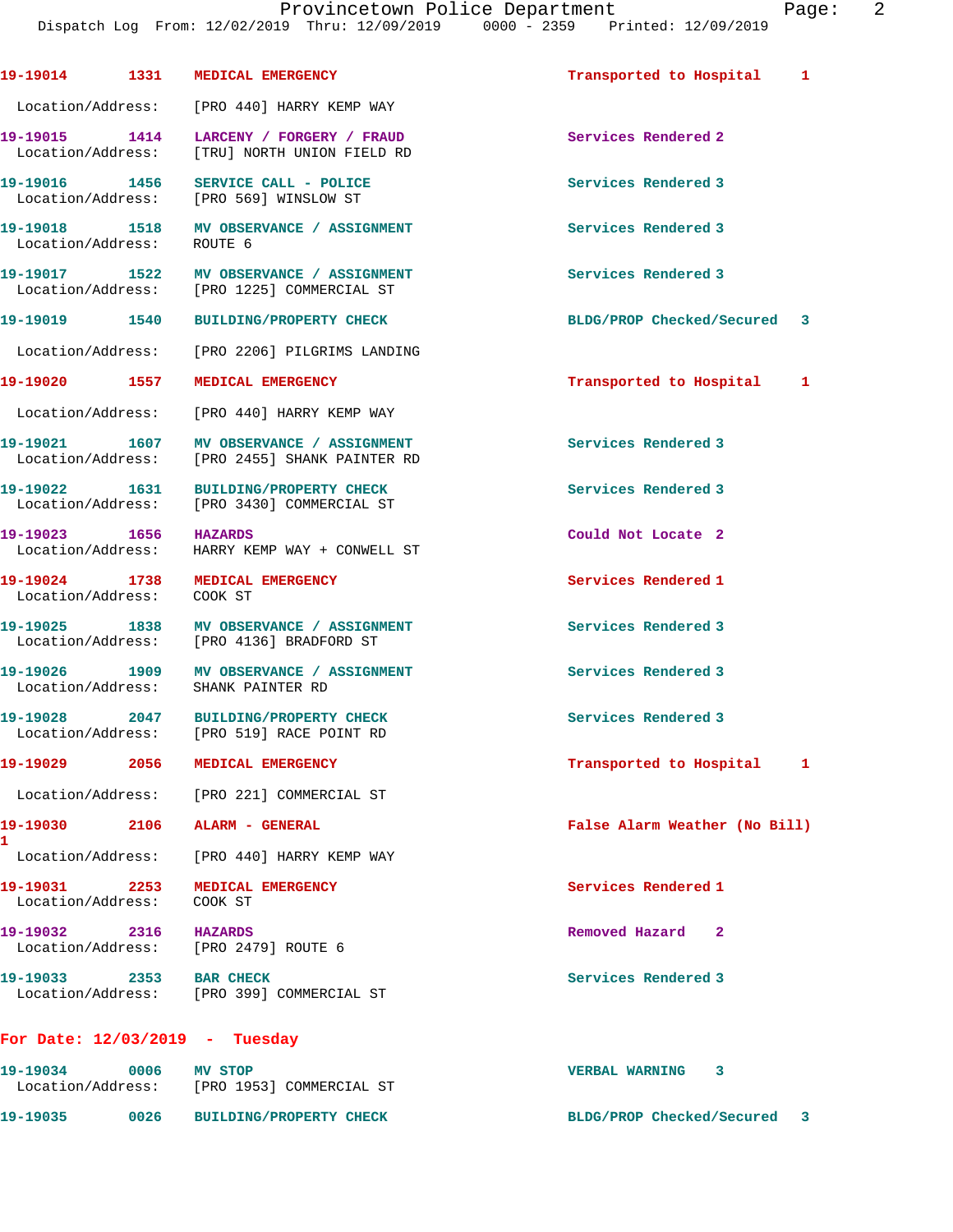|                           | Provincetown Police Department<br>Dispatch Log From: 12/02/2019 Thru: 12/09/2019 0000 - 2359 Printed: 12/09/2019 |                             | Page: | 3 |
|---------------------------|------------------------------------------------------------------------------------------------------------------|-----------------------------|-------|---|
|                           | Location/Address: [PRO 1783] FRANKLIN ST                                                                         |                             |       |   |
|                           | 19-19036 0040 MV OBSERVANCE / ASSIGNMENT<br>Location/Address: [PRO 2494] BRADFORD ST                             | Services Rendered 3         |       |   |
|                           | 19-19037 0056 MV OBSERVANCE / ASSIGNMENT<br>Location/Address: ROUTE 6 + RACE POINT RD                            | Services Rendered 3         |       |   |
|                           | 19-19038 0103 MV STOP<br>Location/Address: [PRO 2513] ROUTE 6                                                    | VERBAL WARNING 3            |       |   |
|                           | 19-19040 0129 BUILDING/PROPERTY CHECK                                                                            | BLDG/PROP Checked/Secured 3 |       |   |
|                           | Location/Address: [PRO 2977] COMMERCIAL ST                                                                       |                             |       |   |
|                           | 19-19039  0135 BUILDING/PROPERTY CHECK                                                                           | BLDG/PROP Checked/Secured 3 |       |   |
|                           | Location/Address: [PRO 3908] COMMERCIAL ST                                                                       |                             |       |   |
|                           | 19-19041  0144 BUILDING/PROPERTY CHECK                                                                           | BLDG/PROP Checked/Secured 3 |       |   |
|                           | Location/Address: [PRO 182] COMMERCIAL ST                                                                        |                             |       |   |
|                           | 19-19042 0306 ALARM - GENERAL<br>Location/Address: [PRO 649] COMMERCIAL ST                                       | False Alarm 1               |       |   |
|                           | 19-19043 0605 PARK, WALK & TALK<br>Location/Address: [PRO 516] RACE POINT RD                                     | Services Rendered 3         |       |   |
| 19-19044 0806 AT SCHOOL   | Location/Address: [PRO 488] MAYFLOWER ST                                                                         | Services Rendered 3         |       |   |
|                           | 19-19045 0813 AT SCHOOL<br>Location/Address: [PRO 569] WINSLOW ST                                                | Services Rendered 3         |       |   |
|                           | 19-19046 0917 LARCENY / FORGERY / FRAUD<br>Location/Address: COMMERCIAL ST                                       | SPOKEN TO 2                 |       |   |
|                           | 19-19047 1038 MV OBSERVANCE / ASSIGNMENT<br>Location/Address: [PRO 4048] ROUTE 6                                 | Services Rendered 3         |       |   |
|                           | Location/Address: [PRO 105] COMMERCIAL ST                                                                        | Services Rendered 2         |       |   |
| 19-19049 1112 ANIMAL CALL | Location/Address: [PRO 2645] SHANK PAINTER RD                                                                    | Services Rendered 2         |       |   |
|                           | 19-19050 1144 ASSIST CITIZEN<br>Location/Address: [PRO 442] HARRY KEMP WAY                                       | PATIENT REFUSAL 3           |       |   |
|                           | 19-19051 1146 AT SCHOOL<br>Location/Address: [PRO 569] WINSLOW ST                                                | Services Rendered 3         |       |   |
|                           | 19-19052 1159 PARK, WALK & TALK<br>Location/Address: [PRO 3296] SHANK PAINTER RD                                 | Services Rendered 3         |       |   |
|                           | 19-19053 1227 MEDICAL EMERGENCY<br>Location/Address: [PRO 3670] SHANK PAINTER RD                                 | PATIENT REFUSAL 1           |       |   |
|                           | 19-19055 1523 PARK, WALK & TALK<br>Location/Address: [PRO 569] WINSLOW ST                                        | Services Rendered 3         |       |   |
| 19-19057 1526 MV STOP     | Location/Address: [PRO 2479] ROUTE 6                                                                             | VERBAL WARNING 3            |       |   |
|                           | 19-19056 1528 MV OBSERVANCE / ASSIGNMENT<br>Location/Address: ROUTE 6 + SNAIL RD                                 | Services Rendered 3         |       |   |
|                           | 19-19058 1535 ASSIST CITIZEN<br>Location/Address: [PRO 1179] NELSON AVE                                          | Services Rendered 3         |       |   |
|                           |                                                                                                                  |                             |       |   |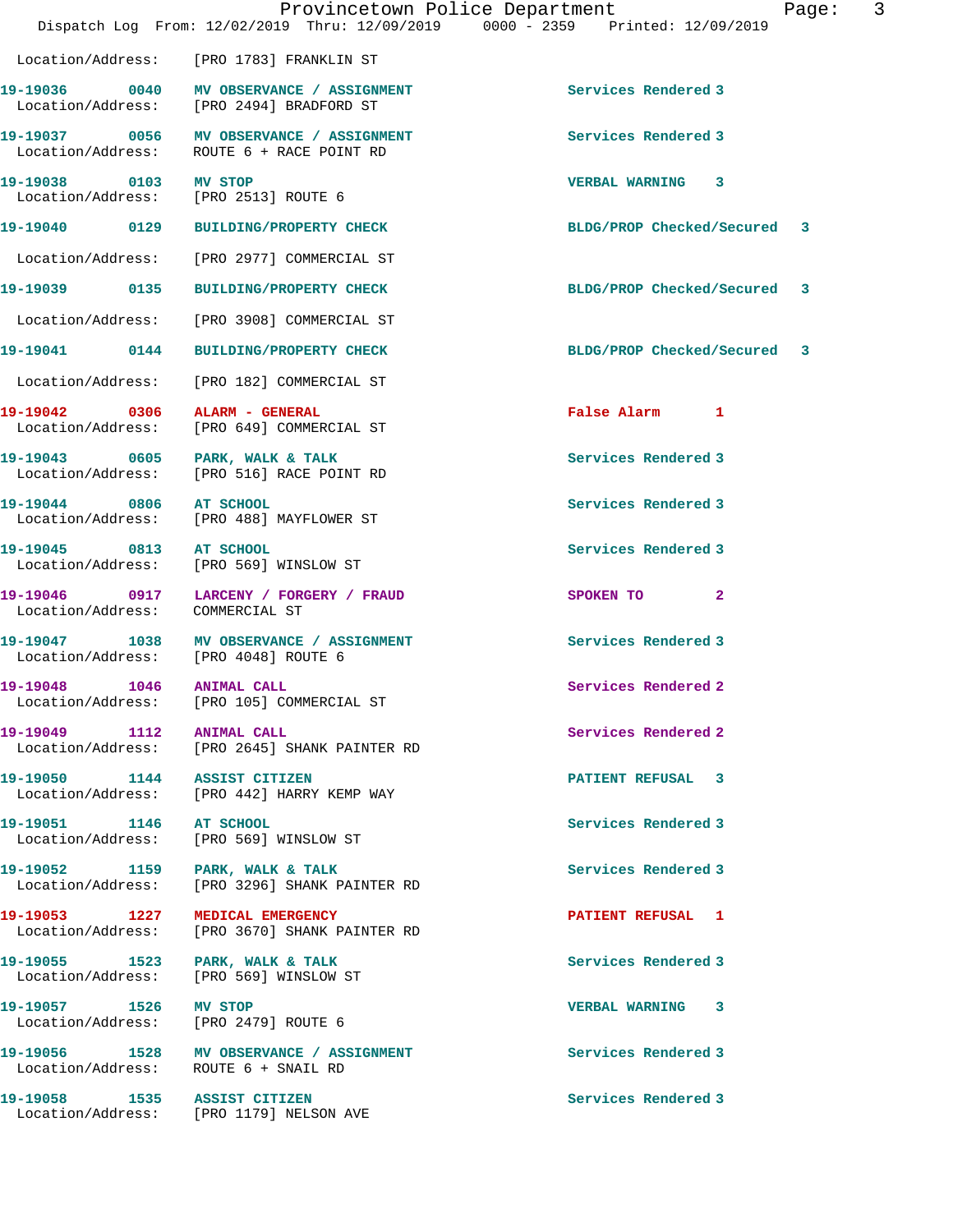| 19-19059                                          | 1603 PARK, WALK & TALK<br>Location/Address: [PRO 105] COMMERCIAL ST             | Services Rendered 3          |  |
|---------------------------------------------------|---------------------------------------------------------------------------------|------------------------------|--|
| 19-19060 1609                                     | <b>MV STOP</b>                                                                  | Citation / Warning Issued 3  |  |
| Location/Address: [PRO 2479] ROUTE 6              |                                                                                 |                              |  |
| 19-19061 1704                                     | MEDICAL EMERGENCY                                                               | Transported to Hospital<br>1 |  |
| Location/Address: [PRO 1561] CONANT ST            |                                                                                 |                              |  |
| $19 - 19062$                                      | 1727 ASSIST CITIZEN<br>Location/Address: [PRO 2975] BAYBERRY AVE                | Could Not Locate 3           |  |
| 19-19064 1900<br>Location/Address: OLD COLONY WAY | LANDLORD / TENANT                                                               | $\mathbf{2}$<br>SPOKEN TO    |  |
| 19-19065 2037<br>Location/Address:                | MV STOP<br>BRADFORD ST                                                          | <b>VERBAL WARNING</b><br>3   |  |
| 19-19066 2207                                     | <b>BUILDING/PROPERTY CHECK</b>                                                  | BLDG/PROP Checked/Secured 3  |  |
|                                                   | Location/Address: [PRO 2277] BRADFORD ST                                        |                              |  |
| Location/Address:                                 | 19-19067  2357 MV OBSERVANCE / ASSIGNMENT<br>SHANK PAINTER RD + JEROME SMITH RD | Services Rendered 3          |  |

**For Date: 12/04/2019 - Wednesday**

| 19-19068 0009                                         | <b>BAR CHECK</b><br>Location/Address: [PRO 2737] COMMERCIAL ST                        | Services Rendered 3         |  |
|-------------------------------------------------------|---------------------------------------------------------------------------------------|-----------------------------|--|
| Location/Address: [TRU] ROUTE 6                       |                                                                                       | Services Rendered 3         |  |
|                                                       | Location/Address: HIGH POLE HILL + BRADFORD ST                                        | Services Rendered 3         |  |
| Location/Address:                                     | 19-19071 0128 MV OBSERVANCE / ASSIGNMENT<br>SNAIL RD + ROUTE 6                        | Services Rendered 3         |  |
|                                                       | 19-19072 0148 BUILDING/PROPERTY CHECK<br>Location/Address: [PRO 3259] MACMILLAN WHARF | Services Rendered 3         |  |
| 19-19073 0159<br>Location/Address: [PRO 3287] ROUTE 6 | BUILDING/PROPERTY CHECK                                                               | Services Rendered 3         |  |
| 19-19074 0200<br>Location/Address:                    | PARK, WALK & TALK<br>[PRO 539] SHANK PAINTER RD                                       | Services Rendered 3         |  |
|                                                       | BUILDING/PROPERTY CHECK                                                               | BLDG/PROP Checked/Secured 3 |  |
|                                                       | Location/Address: [PRO 440] HARRY KEMP WAY                                            |                             |  |
| 19-19076 0434                                         | <b>BUILDING/PROPERTY CHECK</b>                                                        | BLDG/PROP Checked/Secured 3 |  |
|                                                       | Location/Address: [PRO 3908] COMMERCIAL ST                                            |                             |  |
| 19-19077 0438                                         | <b>BUILDING/PROPERTY CHECK</b>                                                        | BLDG/PROP Checked/Secured 3 |  |
|                                                       | Location/Address: [PRO 182] COMMERCIAL ST                                             |                             |  |
| 19-19078 0532                                         | BUILDING/PROPERTY CHECK                                                               | BLDG/PROP Checked/Secured 3 |  |
|                                                       | Location/Address: [PRO 530] SHANK PAINTER RD                                          |                             |  |
|                                                       | 19-19079 0540 MV OBSERVANCE / ASSIGNMENT<br>Location/Address: ROUTE 6 + HOWLAND ST    | Services Rendered 3         |  |
| 19-19080 0800 KEEP THE PEACE                          |                                                                                       | Services Rendered 2         |  |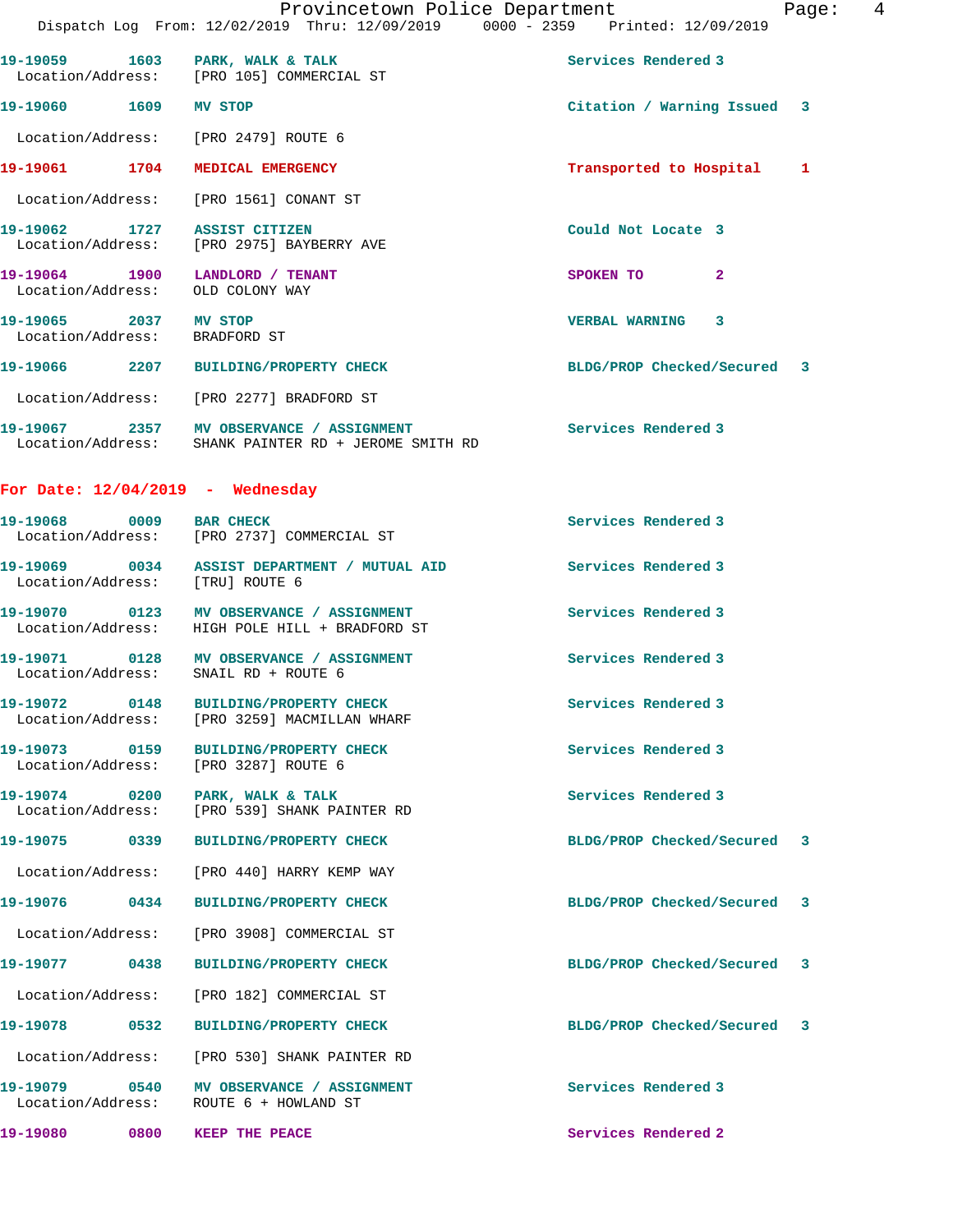Location/Address: OLD COLONY WAY

**19-19081 0815 AT SCHOOL Services Rendered 3**  Location/Address: [PRO 569] WINSLOW ST

Location/Address: [PRO 2490] PROVINCELANDS RD

Location/Address: [PRO 3405] COMMERCIAL ST

Location/Address: [PRO 3086] COURT ST

Location/Address: [PRO 519] RACE POINT RD

Location/Address: BRADFORD ST

**19-19082 0819 AT VMCC Services Rendered 3**  Location/Address: [PRO 488] MAYFLOWER ST **19-19083 0848 INJURED COYOTE Could Not Locate 2** 

19-19084 0856 PARK, WALK & TALK **Services Rendered 3** 

**19-19085 0912 ANIMAL CALL Services Rendered 2** 

**19-19088 0959 SHOP WITH A COP Services Rendered 3**  Location/Address: [PRO 542] SHANK PAINTER RD

**19-19091 1058 SCAM CALL Services Rendered 2**  Location/Address: [PRO 2763] CONANT ST

**19-19092 1120 SUSPICIOUS ACTIVITY Services Rendered 2**  Location/Address: [PRO 1737] BRADFORD ST

**19-19093 1138 ALARM - GENERAL Services Rendered 1**  Location/Address: CUDWORTH ST + WATSONS CT

19-19094 1339 PARK, WALK & TALK **Services Rendered 3** Location/Address: [PRO 537] SHANK PAINTER RD

**19-19097 1523 MV OBSERVANCE / ASSIGNMENT Services Rendered 3**  Location/Address: ROUTE 6 + SNAIL RD

**19-19098 1532 MV OBSERVANCE / ASSIGNMENT Services Rendered 3**  Location/Address: COMMERCIAL ST + SNAIL RD

**19-19099 1533 PARK, WALK & TALK Services Rendered 3**  Location/Address: [PRO 105] COMMERCIAL ST

**19-19100 1544 TOYS FOR TOTS Services Rendered 3**  Location/Address: [PRO 105] COMMERCIAL ST

**19-19102 1646 MV OBSERVANCE / ASSIGNMENT Services Rendered 3**  Location/Address: [PRO 3440] ROUTE 6

Location/Address: ROUTE 6 + CONWELL ST

**19-19104 1711 MV OBSERVANCE / ASSIGNMENT Services Rendered 3** 

Location/Address: [PRO 1638] COMMERCIAL ST

**19-19108 1853 MV OBSERVANCE / ASSIGNMENT Services Rendered 3**  Location/Address: [PRO 547] COMMERCIAL ST

**19-19109 1945 MV OBSERVANCE / ASSIGNMENT Services Rendered 3**  Location/Address: [PRO 4136] BRADFORD ST

**19-19110 2016 MV COMPLAINT GONE ON ARRIVAL 2**  Location/Address: [PRO 1992] COMMERCIAL ST

**19-19101 1624 BUILDING/PROPERTY CHECK BLDG/PROP Checked/Secured 3**

**19-19103 1652 MV STOP Citation / Warning Issued 3**

**19-19106 1745 BUILDING/PROPERTY CHECK BLDG/PROP Checked/Secured 3**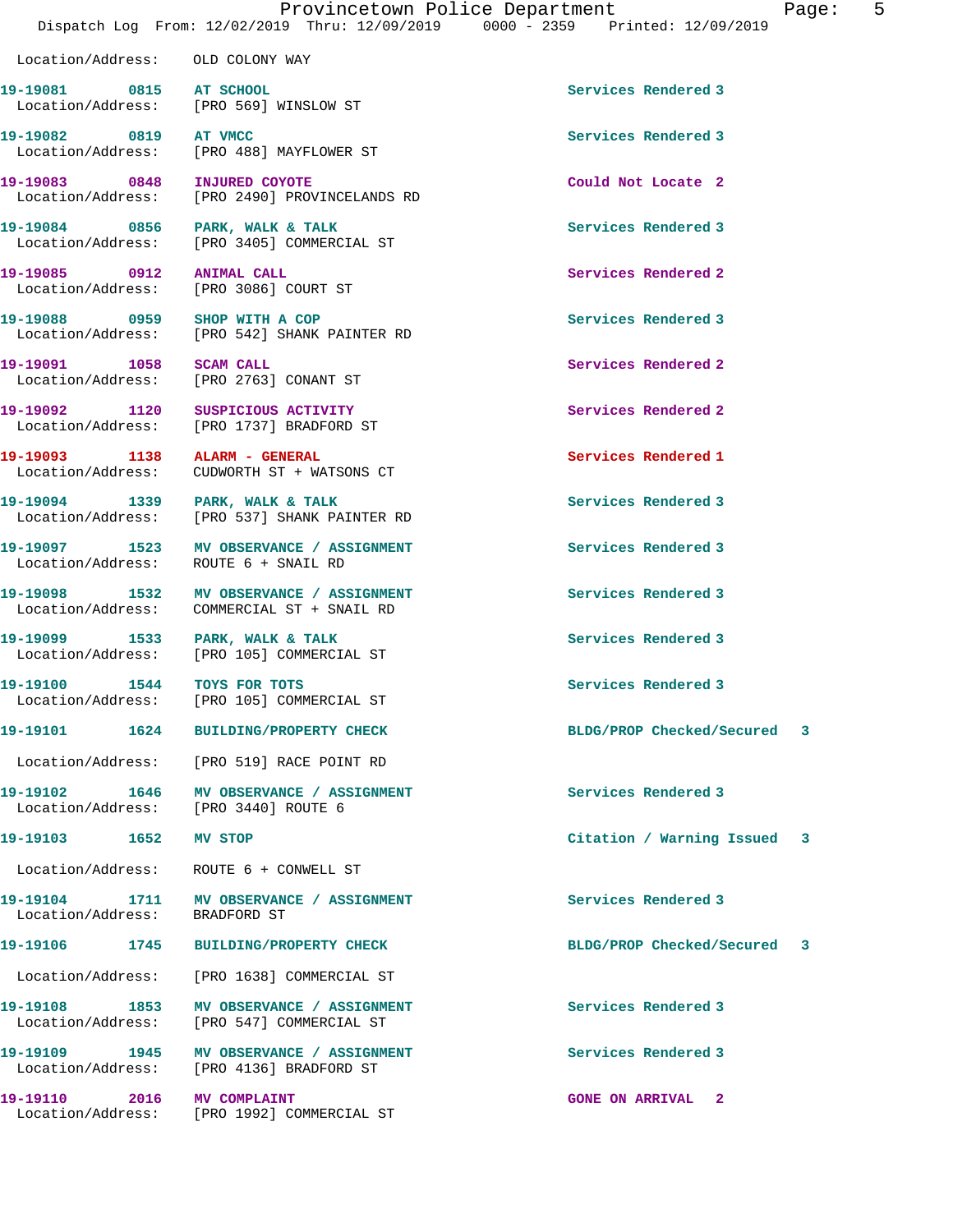|                                                                                          | Dispatch Log From: 12/02/2019 Thru: 12/09/2019 0000 - 2359 Printed: 12/09/2019 | Provincetown Police Department |                     |                             | Page: 6 |  |
|------------------------------------------------------------------------------------------|--------------------------------------------------------------------------------|--------------------------------|---------------------|-----------------------------|---------|--|
| 19-19111 2124 BUILDING/PROPERTY CHECK<br>Location/Address: [PRO 537] SHANK PAINTER RD    |                                                                                |                                | Services Rendered 3 |                             |         |  |
| 19-19112 2130 BUILDING/PROPERTY CHECK<br>Location/Address: [PRO 519] RACE POINT RD       |                                                                                |                                | Services Rendered 3 |                             |         |  |
| 19-19113 2346 BUILDING/PROPERTY CHECK<br>Location/Address: [PRO 3259] MACMILLAN WHARF    |                                                                                |                                | Services Rendered 3 |                             |         |  |
| For Date: $12/05/2019$ - Thursday                                                        |                                                                                |                                |                     |                             |         |  |
| 19-19114 0005 MV OBSERVANCE / ASSIGNMENT<br>Location/Address: ROUTE 6 + SNAIL RD         |                                                                                |                                | Services Rendered 3 |                             |         |  |
| 19-19116 0022 BAR CHECK<br>Location/Address: [PRO 399] COMMERCIAL ST                     |                                                                                |                                | Services Rendered 3 |                             |         |  |
| 19-19117 0040 BAR CHECK<br>Location/Address: [PRO 3443] COMMERCIAL ST                    |                                                                                |                                | Services Rendered 3 |                             |         |  |
| 19-19118 0057 MV OBSERVANCE / ASSIGNMENT<br>Location/Address: HOWLAND ST + BRADFORD ST   |                                                                                |                                | Services Rendered 3 |                             |         |  |
| 19-19119 0104 MV OBSERVANCE / ASSIGNMENT<br>Location/Address: BRADFORD ST + RYDER ST     |                                                                                |                                | Services Rendered 3 |                             |         |  |
| 19-19120 0147 BUILDING/PROPERTY CHECK<br>Location/Address: [PRO 537] SHANK PAINTER RD    |                                                                                |                                | Services Rendered 3 |                             |         |  |
| 19-19121 0159 BUILDING/PROPERTY CHECK                                                    |                                                                                |                                |                     | BLDG/PROP Checked/Secured 3 |         |  |
| Location/Address: [PRO 3908] COMMERCIAL ST                                               |                                                                                |                                |                     |                             |         |  |
|                                                                                          |                                                                                |                                | Services Rendered 3 |                             |         |  |
| 19-19123 0231 MV OBSERVANCE / ASSIGNMENT<br>Location/Address: CONWELL ST + ROUTE 6       |                                                                                |                                | Services Rendered 3 |                             |         |  |
| 19-19124 0321 BUILDING/PROPERTY CHECK                                                    |                                                                                |                                |                     | BLDG/PROP Checked/Secured 3 |         |  |
| Location/Address:                                                                        | [PRO 413] CONWELL ST                                                           |                                |                     |                             |         |  |
| 19-19125 0509 MV OBSERVANCE / ASSIGNMENT<br>Location/Address: ROUTE 6 + SHANK PAINTER RD |                                                                                |                                | Services Rendered 3 |                             |         |  |
| 19-19126 0523 PARK, WALK & TALK<br>Location/Address: [PRO 539] SHANK PAINTER RD          |                                                                                |                                | SPOKEN TO 3         |                             |         |  |
| 19-19127 0525 BUILDING/PROPERTY CHECK                                                    |                                                                                |                                |                     | BLDG/PROP Checked/Secured 3 |         |  |
| Location/Address: [PRO 3430] COMMERCIAL ST                                               |                                                                                |                                |                     |                             |         |  |
| Location/Address: SNAIL RD + COMMERCIAL ST                                               |                                                                                |                                | Services Rendered 3 |                             |         |  |
| 19-19129 0804 PARKING COMPLAINT<br>Location/Address:                                     | RYDER ST + BRADFORD ST                                                         |                                | Services Rendered 3 |                             |         |  |
| 19-19130 0815 PARK, WALK & TALK<br>Location/Address: [PRO 569] WINSLOW ST                |                                                                                |                                | Services Rendered 3 |                             |         |  |
| 19-19131 0816 PARK, WALK & TALK<br>Location/Address:                                     | [PRO 488] MAYFLOWER ST                                                         |                                | Services Rendered 3 |                             |         |  |
| 19-19132 0857 COMPLAINT - GENERAL<br>Location/Address: [PRO 1469] CONANT ST              |                                                                                |                                | Services Rendered 3 |                             |         |  |
| 19-19133 0858                                                                            | MV STOP                                                                        |                                |                     | Citation / Warning Issued   | 3       |  |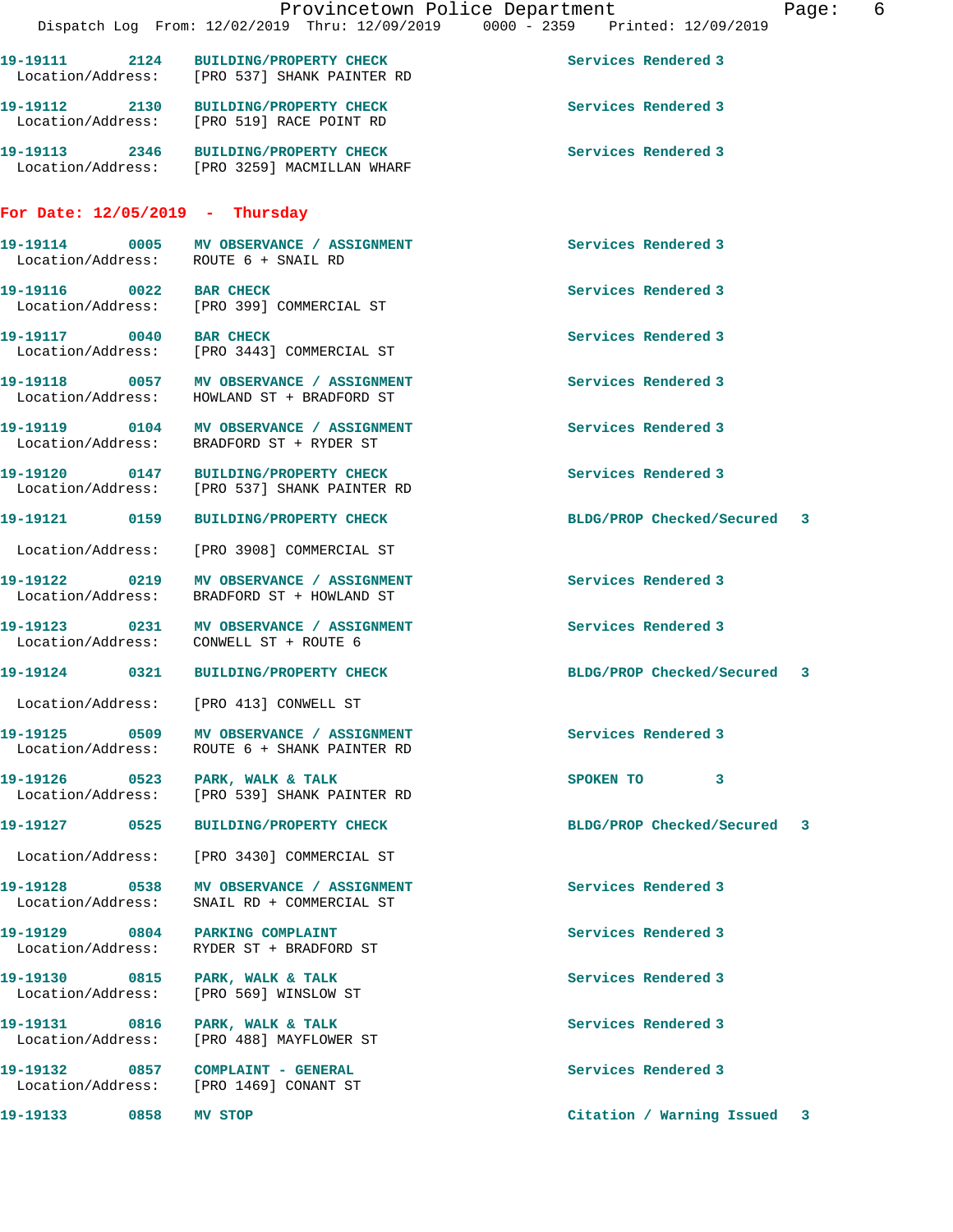|                                                               | Provincetown Police Department<br>Dispatch Log From: 12/02/2019 Thru: 12/09/2019 0000 - 2359 Printed: 12/09/2019 |                             | 7<br>Page:   |
|---------------------------------------------------------------|------------------------------------------------------------------------------------------------------------------|-----------------------------|--------------|
|                                                               | Location/Address: [PRO 488] MAYFLOWER ST                                                                         |                             |              |
|                                                               |                                                                                                                  | BLD/PROP CHECKED UNSECURE   | $\mathbf{2}$ |
|                                                               | Location/Address: [PRO 3317] CEMETERY RD                                                                         |                             |              |
|                                                               |                                                                                                                  | BLDG/PROP Checked/Secured 2 |              |
|                                                               | Location/Address: [PRO 3318] CEMETERY RD                                                                         |                             |              |
| 19-19136 1030 ANIMAL CALL                                     | Location/Address: [PRO 1735] FISHBURN CT                                                                         | Services Rendered 2         |              |
|                                                               |                                                                                                                  | Services Rendered 2         |              |
| 19-19140 1144 ASSIST CITIZEN                                  | Location/Address: [PRO 965] KIMBERLY LN                                                                          | Services Rendered 3         |              |
|                                                               | 19-19139 1147 MV OBSERVANCE / ASSIGNMENT<br>Location/Address: COMMERCIAL ST + SNAIL RD                           | Services Rendered 3         |              |
|                                                               | 19-19141 1151 BUILDING/PROPERTY CHECK                                                                            | BLDG/PROP Checked/Secured 3 |              |
| Location/Address: [PRO 3287] ROUTE 6                          |                                                                                                                  |                             |              |
| 19-19142 1151 PARK, WALK & TALK                               | Location/Address: [PRO 3296] SHANK PAINTER RD                                                                    | Services Rendered 3         |              |
| 19-19143 1154 ASSIST CITIZEN                                  | Location/Address: [PRO 542] SHANK PAINTER RD                                                                     | Services Rendered 3         |              |
| 19-19144 1200 ANIMAL CALL<br>Location/Address: FISHBURN CT    |                                                                                                                  | Services Rendered 2         |              |
| 19-19145 1249 PARKING COMPLAINT<br>Location/Address: RYDER ST |                                                                                                                  | Services Rendered 3         |              |
| 19-19147 1407 PARK, WALK & TALK                               | Location/Address: [PRO 182] COMMERCIAL ST                                                                        | Services Rendered 3         |              |
| 19-19148   1407   GENERAL INFO                                | Location/Address: [PRO 2492] WINSLOW ST                                                                          | Services Rendered 3         |              |
| 19-19149 1442 ASSIST CITIZEN                                  | Location/Address: [PRO 542] SHANK PAINTER RD                                                                     | Services Rendered 3         |              |
| 19-19150 1447 AT SCHOOL                                       | Location/Address: [PRO 569] WINSLOW ST                                                                           | Services Rendered 3         |              |
| 19-19152 1539 MV STOP<br>Location/Address: ROUTE 6            |                                                                                                                  | VERBAL WARNING 3            |              |
|                                                               | 19-19153 1542 PARK, WALK & TALK<br>Location/Address: [PRO 105] COMMERCIAL ST                                     | Services Rendered 3         |              |
| 19-19154 1636 ANIMAL CALL                                     | Location/Address: [PRO 3908] COMMERCIAL ST                                                                       | Services Rendered 2         |              |
| 19-19155 1730 MV STOP                                         | Location/Address: BRADFORD ST + HOWLAND ST                                                                       | VERBAL WARNING 3            |              |
|                                                               | 19-19156 1731 LARCENY / FORGERY / FRAUD<br>Location/Address: [PRO 1692] BRADFORD ST                              | SPOKEN TO 2                 |              |
|                                                               | 19-19157 1735 ALARM - GENERAL<br>Location/Address: [PRO 285] COMMERCIAL ST                                       | False Alarm 1               |              |
|                                                               | 19-19158 2043 BUILDING/PROPERTY CHECK<br>Location/Address: [PRO 537] SHANK PAINTER RD                            | Services Rendered 3         |              |
|                                                               |                                                                                                                  |                             |              |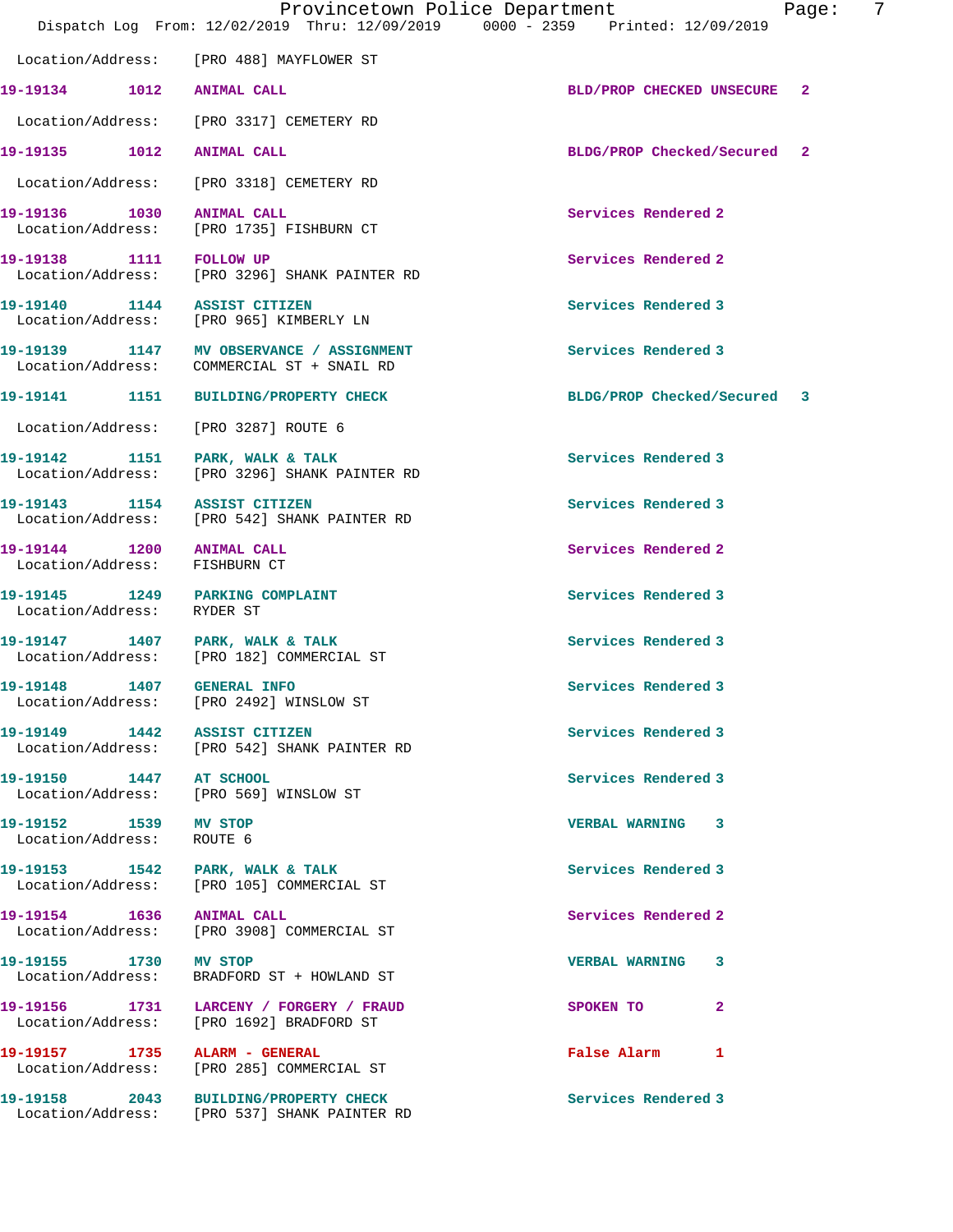|                               |      |                                           | Dispatch Log From: 12/02/2019 Thru: 12/09/2019 | $0000 - 2359$ | Printed: 12/09/2019 |  |
|-------------------------------|------|-------------------------------------------|------------------------------------------------|---------------|---------------------|--|
| 19–19159<br>Location/Address: | 2048 | 911 - GENERAL<br>[PRO 3702] COMMERCIAL ST |                                                |               | Services Rendered 1 |  |
| 19–19160                      | 2106 | <b>BIKE - ACCIDENT</b>                    |                                                |               | Services Rendered 1 |  |

**19-19162 2110 BUILDING/PROPERTY CHECK BLDG/PROP Checked/Secured 3**

Location/Address: [PRO 518] RACE POINT RD

Location/Address: [PRO 526] RYDER ST EXT

**19-19163 2111 BUILDING/PROPERTY CHECK BLDG/PROP Checked/Secured 3**

Location/Address: [PRO 519] RACE POINT RD

**19-19161 2112 BUILDING/PROPERTY CHECK Services Rendered 3**  Location/Address: [PRO 3296] SHANK PAINTER RD

**19-19164 2155 ASSIST DEPARTMENT / MUTUAL AID Services Rendered 3**  Location/Address: [TRU] KINNIKINNICK RD **19-19165 2324 BAR CHECK Services Rendered 3**  Location/Address: [PRO 80] CARVER ST

**19-19166 2346 MEDICAL EMERGENCY Services Rendered 1**  Location/Address: COMMERCIAL ST

## **For Date: 12/06/2019 - Friday**

|  | 19-19167 0000 MEDICAL EMERGENCY                                                        | Transported to Hospital 1   |  |
|--|----------------------------------------------------------------------------------------|-----------------------------|--|
|  | Location/Address: [PRO 2283] COMMERCIAL ST                                             |                             |  |
|  | 19-19168 0020 BUILDING/PROPERTY CHECK<br>Location/Address: [PRO 3259] MACMILLAN WHARF  | Services Rendered 3         |  |
|  | 19-19169 0020 MV OBSERVANCE / ASSIGNMENT<br>Location/Address: HOWLAND ST + BRADFORD ST | Services Rendered 3         |  |
|  | 19-19171 0033 MV OBSERVANCE / ASSIGNMENT<br>Location/Address: BRADFORD ST + RYDER ST   | Services Rendered 3         |  |
|  | 19-19172  0117 BUILDING/PROPERTY CHECK                                                 | BLDG/PROP Checked/Secured 3 |  |
|  | Location/Address: [PRO 3908] COMMERCIAL ST                                             |                             |  |
|  | Location/Address: SHANK PAINTER RD + JEROME SMITH RD                                   | Services Rendered 3         |  |
|  | 19-19174 0154 BUILDING/PROPERTY CHECK                                                  | BLDG/PROP Checked/Secured 3 |  |
|  | Location/Address: [PRO 537] SHANK PAINTER RD                                           |                             |  |
|  | 19-19175 0305 BUILDING/PROPERTY CHECK<br>Location/Address: [PRO 521] ROUTE 6           | Services Rendered 3         |  |
|  | 19-19176 0446 BUILDING/PROPERTY CHECK<br>Location/Address: [PRO 433] RYDER ST EXT      | Services Rendered 3         |  |
|  | 19-19177 0506 MV OBSERVANCE / ASSIGNMENT<br>Location/Address: ROUTE 6 + HOWLAND ST     | Services Rendered 3         |  |
|  | Location/Address: [PRO 1514] BRADFORD ST                                               | Services Rendered 1         |  |
|  | 19-19179 0709 MV COMPLAINT<br>Location/Address: BRADFORD ST                            | SPOKEN TO 2                 |  |
|  | 19-19180 0747 MEDICAL EMERGENCY                                                        | Transported to Hospital 1   |  |
|  | Location/Address: [PRO 3093] OLD ANN PAGE WAY                                          |                             |  |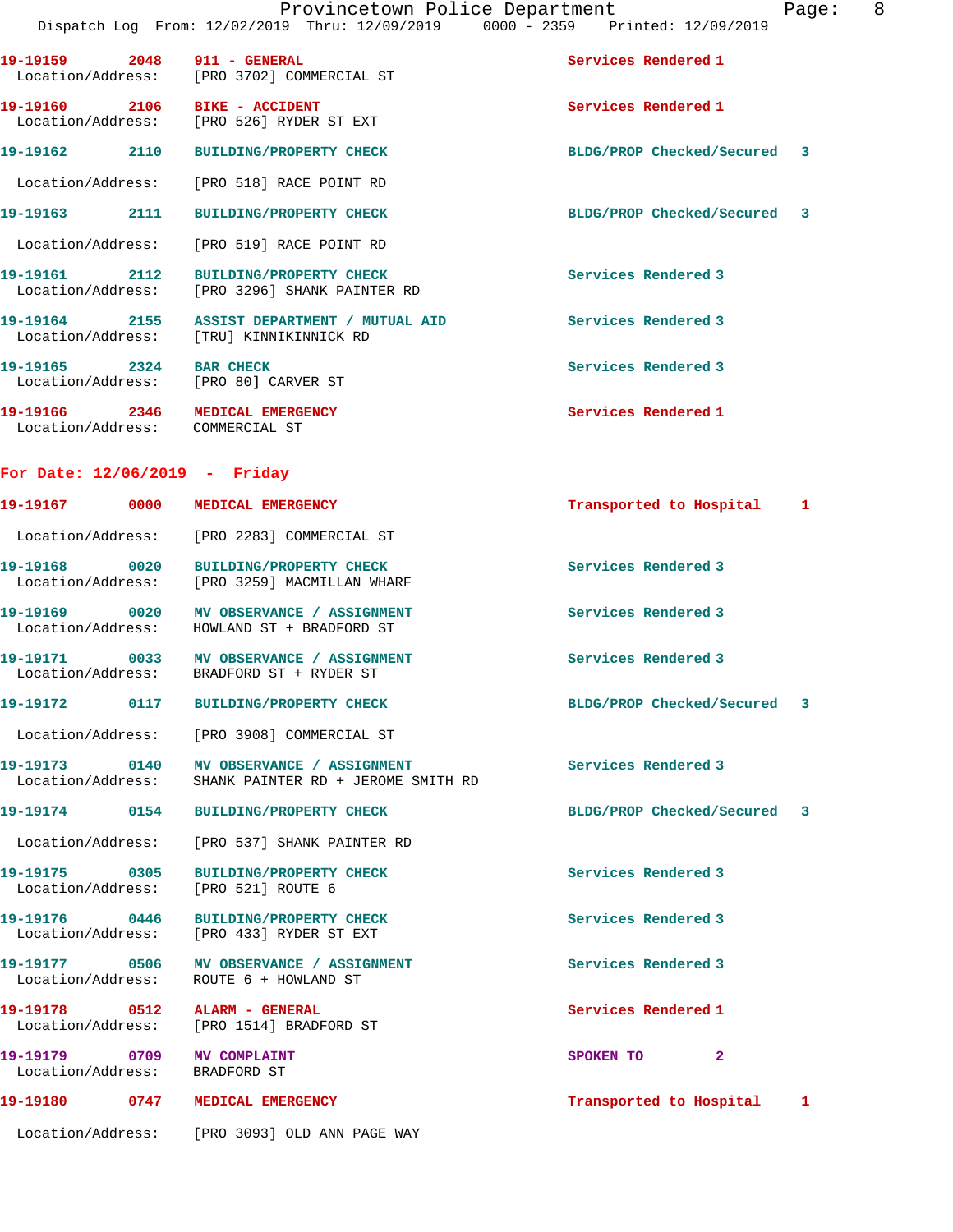19-19181 0801 MV OBSERVANCE / ASSIGNMENT Services Rendered 3

**19-19182 0802 BUILDING/PROPERTY CHECK Services Rendered 3** 

Location/Address: SNAIL RD + ROUTE 6

Location/Address: [PRO 526] RYDER ST EXT

**19-19183 0802 MV STOP VERBAL WARNING 3**  Location/Address: [PRO 2513] ROUTE 6 **19-19184 0810 SERVICE CALL - POLICE Services Rendered 3**  Location/Address: [PRO 569] WINSLOW ST **19-19185 0815 SERVICE CALL - POLICE Services Rendered 3**  Location/Address: [PRO 488] MAYFLOWER ST **19-19186 0833 COMPLAINT - GENERAL Services Rendered 3**  Location/Address: [PRO 3296] SHANK PAINTER RD **19-19187 0912 SERVICE CALL - POLICE Services Rendered 3**  Location/Address: [PRO 542] SHANK PAINTER RD 19-19188 **0948** MV OBSERVANCE / ASSIGNMENT **Services Rendered 3**  Location/Address: HOWLAND ST + BRADFORD ST **19-19189 0951 MV STOP VERBAL WARNING 3**  Location/Address: PEARL ST + BRADFORD ST **19-19190 1001 ESCORT / TRANSPORT Services Rendered 3**  Location/Address: [PRO 2558] BRADFORD ST 19-19193 1008 911 - GENERAL **Services Rendered 3**  Location/Address: [PRO 542] SHANK PAINTER RD **19-19191 1010 MV STOP VERBAL WARNING 3**  Location/Address: HARRY KEMP WAY + HOWLAND ST **19-19192 1014 HARASSMENT / THREATS FOLLOW UP 2**  Location/Address: [PRO 542] SHANK PAINTER RD **19-19196 1037 PET PANTRY Services Rendered 2**  Location/Address: [PRO 3296] SHANK PAINTER RD **19-19195 1039 BUILDING/PROPERTY CHECK Services Rendered 3**  Location/Address: [PRO 2499] RACE POINT RD **19-19197 1047 FOLLOW UP Could Not Locate 2**  Location/Address: [PRO 2035] COMMERCIAL ST **19-19198 1058 ANIMAL CALL VERBAL WARNING 2**  Location/Address: [PRO 1196] BRADFORD ACRES RD **19-19199 1111 ANIMAL CALL Services Rendered 2**  Location/Address: PEARL ST **19-19200 1121 BUILDING/PROPERTY CHECK Services Rendered 3**  Location/Address: [PRO 4136] BRADFORD ST 19-19201 1127 SERVICE CALL - POLICE **Services Rendered 3**  Location/Address: [PRO 105] COMMERCIAL ST **19-19202 1136 MV OBSERVANCE / ASSIGNMENT Services Rendered 3**  Location/Address: [PRO 1892] SHANK PAINTER RD **19-19203 1136 MV STOP VERBAL WARNING 3**  [PRO 3296] SHANK PAINTER RD **19-19204 1143 SERVICE CALL - POLICE Services Rendered 3**  Location/Address: [PRO 970] KINGS WAY **19-19205 1144 ALARM - GENERAL Services Rendered 1**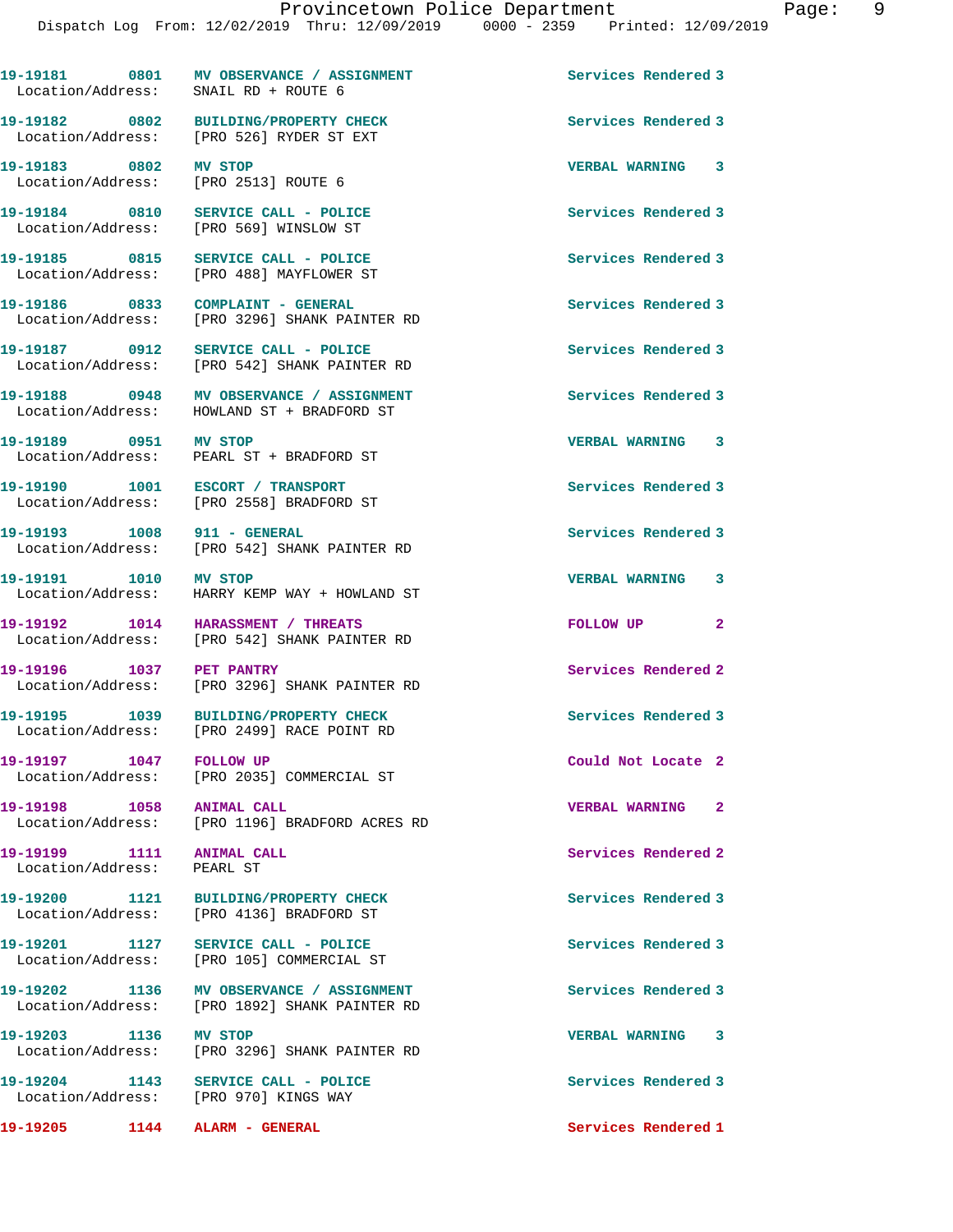|                                    |      | Provincetown Police Department<br>Dispatch Log From: 12/02/2019 Thru: 12/09/2019 0000 - 2359 Printed: 12/09/2019 |                            | Page: | 10 |
|------------------------------------|------|------------------------------------------------------------------------------------------------------------------|----------------------------|-------|----|
|                                    |      | Location/Address: [PRO 512] PRINCE ST                                                                            |                            |       |    |
|                                    |      | 19-19207 1232 ASSIST DEPARTMENT / MUTUAL AID<br>Location/Address: [PRO 396] COMMERCIAL ST                        | SPOKEN TO 3                |       |    |
|                                    |      | 19-19208 1240 MEDICAL EMERGENCY                                                                                  | Transported to Hospital    | 1     |    |
|                                    |      | Location/Address: [PRO 440] HARRY KEMP WAY                                                                       |                            |       |    |
|                                    |      | 19-19209 1244 PARK, WALK & TALK<br>Location/Address: [PRO 537] SHANK PAINTER RD                                  | Services Rendered 3        |       |    |
|                                    |      | 19-19212 1302 BUILDING/PROPERTY CHECK<br>Location/Address: [PRO 75] CAPTAIN BERTIES WAY                          | Services Rendered 3        |       |    |
| 19-19213 1302 FOLLOW UP            |      | Location/Address: [PRO 376] COMMERCIAL ST                                                                        | Services Rendered 2        |       |    |
|                                    |      | 19-19210 1308 BUILDING/PROPERTY CHECK<br>Location/Address: [PRO 3259] MACMILLAN WHARF                            | Services Rendered 3        |       |    |
| 19-19214 1308 MV COLLISION         |      | Location/Address: [PRO 1778] SHANK PAINTER RD<br>Refer To Accident: 19-96-AC                                     | Services Rendered 1        |       |    |
|                                    |      | 19-19215 1312 ASSIST DEPARTMENT / MUTUAL AID<br>Location/Address: [PRO 1892] SHANK PAINTER RD                    | Services Rendered 3        |       |    |
| 19-19217 1350 FOLLOW UP            |      | Location/Address: [PRO 3932] COMMERCIAL ST<br>Refer To Arrest: 19-246-AR                                         | Arrest(s) Made 2           |       |    |
|                                    |      | 19-19218   1452   SERVICE CALL - POLICE<br>Location/Address: [PRO 569] WINSLOW ST                                | Services Rendered 3        |       |    |
| Location/Address: ROUTE 6          |      | 19-19219 1603 MV OBSERVANCE / ASSIGNMENT                                                                         | Services Rendered 3        |       |    |
|                                    |      | 19-19220 1609 LARCENY / FORGERY / FRAUD<br>Location/Address: [PRO 1023] NICKERSON ST                             | $\mathbf{2}$<br>SPOKEN TO  |       |    |
| 19-19221<br>Location/Address:      | 1610 | MV STOP<br>[PRO 521] ROUTE 6                                                                                     | <b>VERBAL WARNING</b><br>3 |       |    |
| 19-19222 1715<br>Location/Address: |      | <b>BUILDING/PROPERTY CHECK</b><br>HARRY KEMP WAY                                                                 | Services Rendered 3        |       |    |
| 19-19223 1728<br>Location/Address: |      | <b>BUILDING/PROPERTY CHECK</b><br>[PRO 3317] CEMETERY RD                                                         | Services Rendered 3        |       |    |
| 19-19225 2057<br>Location/Address: |      | MV OBSERVANCE / ASSIGNMENT<br>ROUTE 6                                                                            | Services Rendered 3        |       |    |
| 19-19224                           | 2058 | <b>BUILDING/PROPERTY CHECK</b>                                                                                   | BLDG/PROP Checked/Secured  | 3     |    |
| Location/Address:                  |      | [PRO 3259] MACMILLAN WHARF                                                                                       |                            |       |    |
| 19-19226<br>Location/Address:      | 2104 | MV STOP<br>[PRO 2521] ROUTE 6                                                                                    | VERBAL WARNING 3           |       |    |
| 19-19227 2107<br>Location/Address: |      | PARK, WALK & TALK<br>[PRO 105] COMMERCIAL ST                                                                     | Services Rendered 3        |       |    |
| 19-19228<br>Location/Address:      | 2113 | <b>BAR CHECK</b><br>[PRO 3432] COMMERCIAL ST                                                                     | Services Rendered 3        |       |    |
| 19-19231                           | 2355 | PARK, WALK & TALK<br>Location/Address: [PRO 3870] COMMERCIAL ST                                                  | Services Rendered 3        |       |    |

**For Date: 12/07/2019 - Saturday**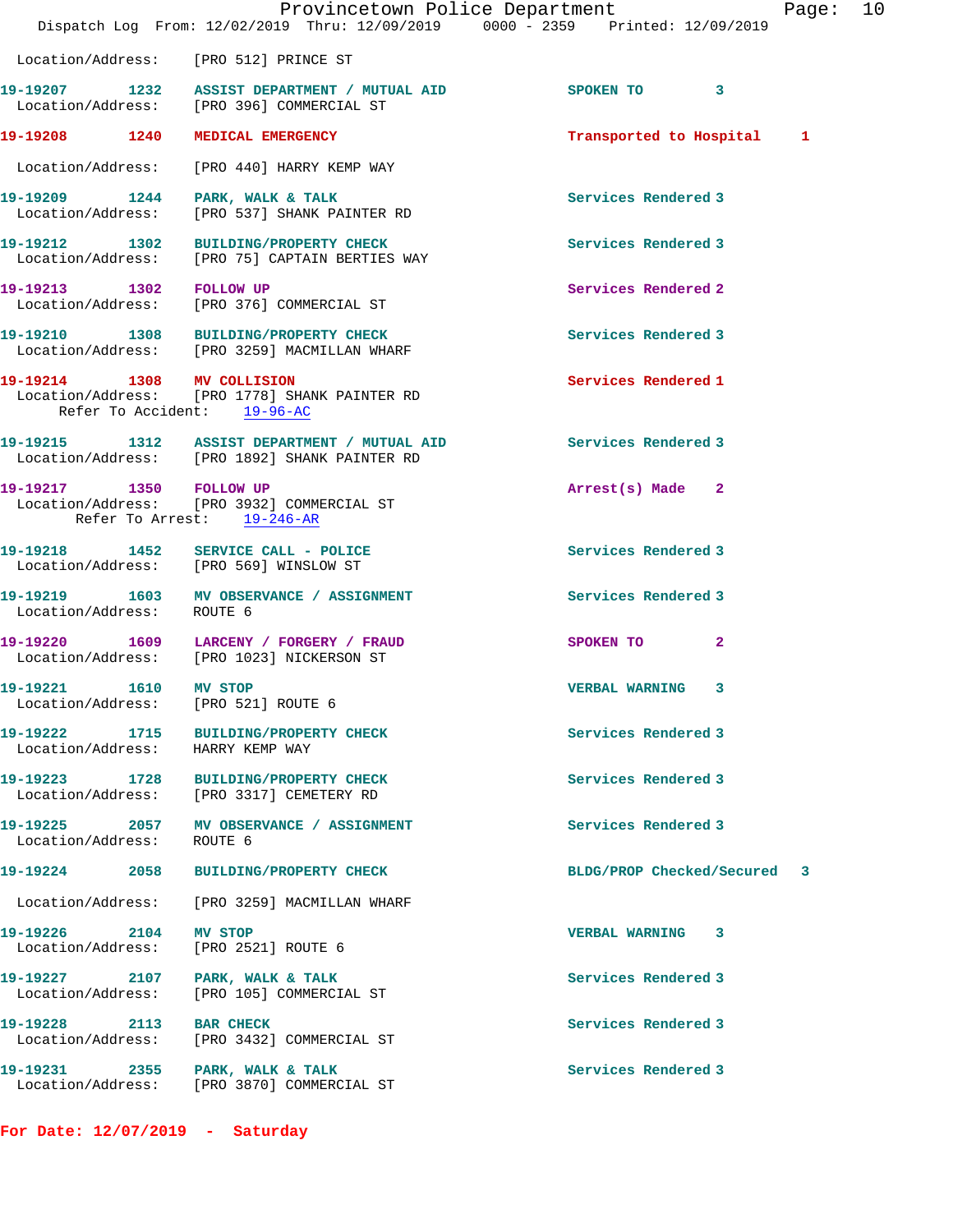19-19232 0002 BAR CHECK Services Rendered 3

 Location/Address: [PRO 399] COMMERCIAL ST 19-19233 0017 PARK, WALK & TALK **Services Rendered** 3 Location/Address: [PRO 3870] COMMERCIAL ST **19-19234 0019 MV OBSERVANCE / ASSIGNMENT Services Rendered 3**  Location/Address: [PRO 4136] BRADFORD ST **19-19235** 0025 BAR CHECK Services Rendered 3<br>
Location/Address: [PRO 2832] COMMERCIAL ST [PRO 2832] COMMERCIAL ST **19-19236 0034 MV STOP VERBAL WARNING 3**  Location/Address: BRADFORD ST + COOK ST **19-19237 0043 BUILDING/PROPERTY CHECK Services Rendered 3**  Location/Address: [PRO 3430] COMMERCIAL ST **19-19238 0109 MV OBSERVANCE / ASSIGNMENT Services Rendered 3**  Location/Address: BRADFORD ST + HOWLAND ST **19-19239 0112 MV OBSERVANCE / ASSIGNMENT Services Rendered 3**  Location/Address: ROUTE 6 + SHANK PAINTER RD **19-19240 0118 911 - GENERAL Services Rendered 1**  Location/Address: [PRO 3586] DYER ST **19-19241 0145 MV STOP VERBAL WARNING 3**  Location/Address: BRADFORD ST + ALLERTON ST 19-19242 0205 MV OBSERVANCE / ASSIGNMENT **Services Rendered 3**  Location/Address: CONWELL ST + ROUTE 6 **19-19243 0208 BUILDING/PROPERTY CHECK Services Rendered 3**  Location/Address: [PRO 75] CAPTAIN BERTIES WAY **19-19244 0213 BUILDING/PROPERTY CHECK Services Rendered 3**  Location/Address: [PRO 1778] SHANK PAINTER RD **19-19245 0216 MV OBSERVANCE / ASSIGNMENT Services Rendered 3**  Location/Address: [PRO 530] SHANK PAINTER RD 19-19246 **0227** LOST PROPERTY **Services Rendered 3**  Location/Address: [PRO 542] SHANK PAINTER RD **19-19247 0250 MV STOP VERBAL WARNING 3**  Location/Address: [PRO 537] SHANK PAINTER RD **19-19249 0534 MV STOP VERBAL WARNING 3**  Location/Address: ROUTE 6 **19-19248 0536 BUILDING/PROPERTY CHECK BLDG/PROP Checked/Secured 3** Location/Address: [PRO 1778] SHANK PAINTER RD **19-19250 0550 MV OBSERVANCE / ASSIGNMENT Services Rendered 3**  Location/Address: [PRO 3287] ROUTE 6 **19-19251 0624 ALARM - GENERAL False Alarm 1**  Location/Address: [PRO 516] RACE POINT RD 19-19252 0727 PARK, WALK & TALK **Services Rendered 3**  Location/Address: [PRO 3004] BRADFORD ST **19-19253 0735 GENERAL INFO Services Rendered 3**  Location/Address: [PRO 542] SHANK PAINTER RD **19-19254 0738 GENERAL INFO Services Rendered 3**  Location/Address: [PRO 539] SHANK PAINTER RD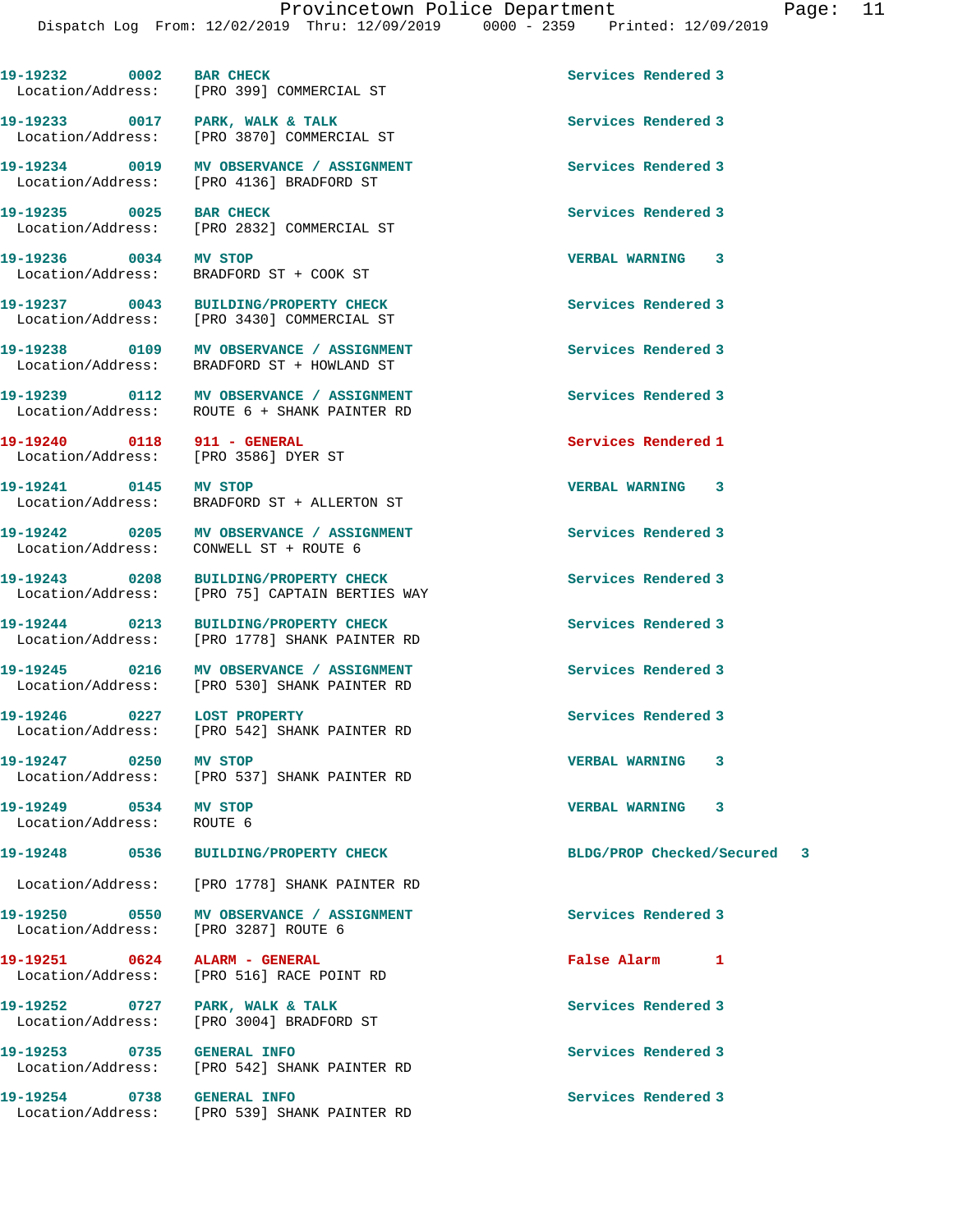**19-19255 0752 MV OBSERVANCE / ASSIGNMENT Services Rendered 3** 

Location/Address: [PRO 3440] ROUTE 6

Location/Address: [PRO 2540] RACE POINT RD

**19-19256 0851 BUILDING/PROPERTY CHECK Services Rendered 3**  Location/Address: [PRO 564] BAYBERRY AVE **19-19258 0913 MV OBSERVANCE / ASSIGNMENT Citation / Warning Issued 3** Location/Address: [PRO 3440] ROUTE 6 **19-19259 0917 MV STOP VERBAL WARNING 3**  Location/Address: ROUTE 6 + SNAIL RD **19-19260 0923 TRAFFIC CONTROL Services Rendered 3**  Location/Address: [PRO 356] COMMERCIAL ST **19-19261 0927 PARK, WALK & TALK Services Rendered 3**  Location: [PRO 3431] LOPES SQUARE **19-19262 0954 MV STOP VERBAL WARNING 3**  Location/Address: RACE POINT RD + ROUTE 6 **19-19263 0954 PARK, WALK & TALK Services Rendered 3**  Location/Address: RYDER ST + COMMERCIAL ST **19-19264 1023 ALARM - GENERAL Services Rendered 1**  Location/Address: [PRO 3880] CREEK HILL RD **19-19265 1031 LOST PROPERTY Services Rendered 3**  Location/Address: [PRO 542] SHANK PAINTER RD **19-19266 1107 SERVICE CALL - POLICE Services Rendered 3**  Location/Address: [PRO 182] COMMERCIAL ST **19-19267 1111 GENERAL INFO Services Rendered 3**  [PRO 539] SHANK PAINTER RD **19-19268 1136 PARK, WALK & TALK Services Rendered 3**  Location/Address: [PRO 285] COMMERCIAL ST **19-19271 1210 PARK, WALK & TALK Services Rendered 3** 

Location/Address: [PRO 537] SHANK PAINTER RD

Location: [PRO 3431] LOPES SQUARE

Location/Address: [PRO 3296] SHANK PAINTER RD

Location/Address: [PRO 1014] NELSON AVE

**19-19274 1228 HARASSMENT / THREATS Services Rendered 2**  Location/Address: [PRO 542] SHANK PAINTER RD

Location/Address: [PRO 1006] NELSON AVE

Location/Address: ROUTE 6 + SNAIL RD

**19-19277 1317 GENERAL INFO Services Rendered 3** 

**19-19278 1320 PARK, WALK & TALK Services Rendered 3**  Location/Address: [PRO 606] CONWELL ST

19-19270 1213 PARK, WALK & TALK **Services Rendered 3** 

19-19272 1217 PARK, WALK & TALK **Services Rendered 3** 

19-19273 1222 PARK, WALK & TALK **Services Rendered 3** 

**19-19275 1251 GENERAL INFO Services Rendered 3** 

**19-19276 1301 MV OBSERVANCE / ASSIGNMENT Services Rendered 3** 

Location/Address: [PRO 105] COMMERCIAL ST

**19-19257 0850 BUILDING/PROPERTY CHECK Services Rendered 3** 

**19-19279 1323 PARKING COMPLAINT Services Rendered 3**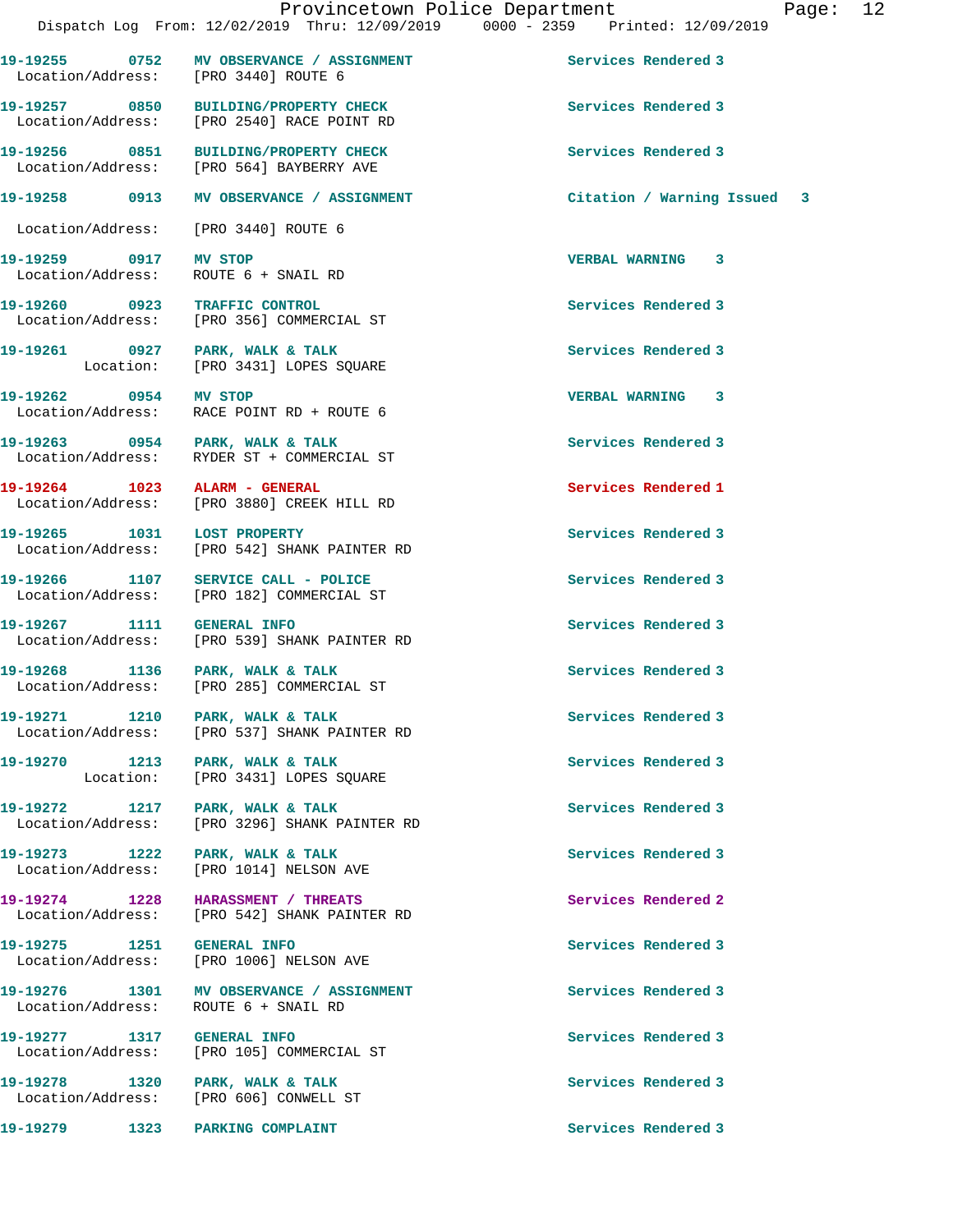|                                                               | Provincetown Police Department<br>Dispatch Log From: 12/02/2019 Thru: 12/09/2019 0000 - 2359 Printed: 12/09/2019 |                         |                |
|---------------------------------------------------------------|------------------------------------------------------------------------------------------------------------------|-------------------------|----------------|
|                                                               | Location/Address: [PRO 3241] COMMERCIAL ST                                                                       |                         |                |
|                                                               | 19-19280 1328 ANIMAL CALL<br>Location/Address: [PRO 3296] SHANK PAINTER RD                                       | Services Rendered 2     |                |
| 19-19281 1344 MV STOP                                         | Location/Address: BANGS ST + BRADFORD ST                                                                         | VERBAL WARNING 3        |                |
|                                                               | 19-19282 1405 BUILDING/PROPERTY CHECK<br>Location/Address: TIN PAN ALLEY RD                                      | Services Rendered 3     |                |
| 19-19283 1414 FOLLOW UP                                       | Location/Address: [PRO 1885] FRANKLIN ST                                                                         | Services Rendered 2     |                |
| 19-19284 1427 FOLLOW UP                                       | Location/Address: [PRO 542] SHANK PAINTER RD                                                                     | Services Rendered 2     |                |
|                                                               | 19-19285 1436 COMPLAINT - GENERAL<br>Location/Address: [PRO 3912] SHANK PAINTER RD                               | SPOKEN TO               | 3              |
| 19-19286 1510 MV STOP<br>Location/Address: [PRO 2521] ROUTE 6 |                                                                                                                  | <b>VERBAL WARNING 3</b> |                |
|                                                               | Location/Address: [PRO 542] SHANK PAINTER RD                                                                     | Services Rendered 3     |                |
| 19-19296 1530 LOST PROPERTY                                   | Location/Address: [PRO 542] SHANK PAINTER RD                                                                     | Services Rendered 3     |                |
| Location/Address: [PRO 2521] ROUTE 6                          | 19-19288 1615 ASSIST DEPARTMENT / MUTUAL AID                                                                     | Services Rendered 3     |                |
|                                                               | 19-19289 1617 FOLLOW UP<br>Location/Address: [PRO 3912] SHANK PAINTER RD                                         | SPOKEN TO               | $\overline{2}$ |
| 19-19291                                                      | 1643 MV OBSERVANCE / ASSIGNMENT<br>Location/Address: [PRO 2977] COMMERCIAL ST                                    | Services Rendered 3     |                |
| 19-19292 1644 MV STOP<br>Location/Address: [PRO 521] ROUTE 6  |                                                                                                                  | <b>VERBAL WARNING</b>   | 3              |
| 19-19293 1658 MV STOP                                         | Location/Address: [PRO 3430] COMMERCIAL ST                                                                       | <b>VERBAL WARNING</b>   | 3              |
| 19-19294 1718 MV STOP<br>Location/Address: [PRO 2521] ROUTE 6 |                                                                                                                  | <b>VERBAL WARNING</b>   | 3              |

**19-19295 1756 MV OBSERVANCE / ASSIGNMENT Services Rendered 3**  Location/Address: ROUTE 6

19-19297 1939 MV OBSERVANCE / ASSIGNMENT **Services Rendered 3** Location/Address: [PRO 1778] SHANK PAINTER RD

**19-19298 1953 SERVICE CALL - POLICE Services Rendered 3**  Location/Address: [PRO 3296] SHANK PAINTER RD

**19-19299 2010 MV STOP VERBAL WARNING 3**  Location/Address: [PRO 3430] COMMERCIAL ST

**19-19300 2033 MEDICAL EMERGENCY PATIENT REFUSAL 1**  Location/Address: [PRO 542] SHANK PAINTER RD

**19-19301 2117 MV OBSERVANCE / ASSIGNMENT Services Rendered 3**  Location/Address: [PRO 4136] BRADFORD ST

## **For Date: 12/08/2019 - Sunday**

| 19-19302          | 0005 | PARK, WALK & TALK        | Services Rendered 3 |
|-------------------|------|--------------------------|---------------------|
| Location/Address: |      | [PRO 3870] COMMERCIAL ST |                     |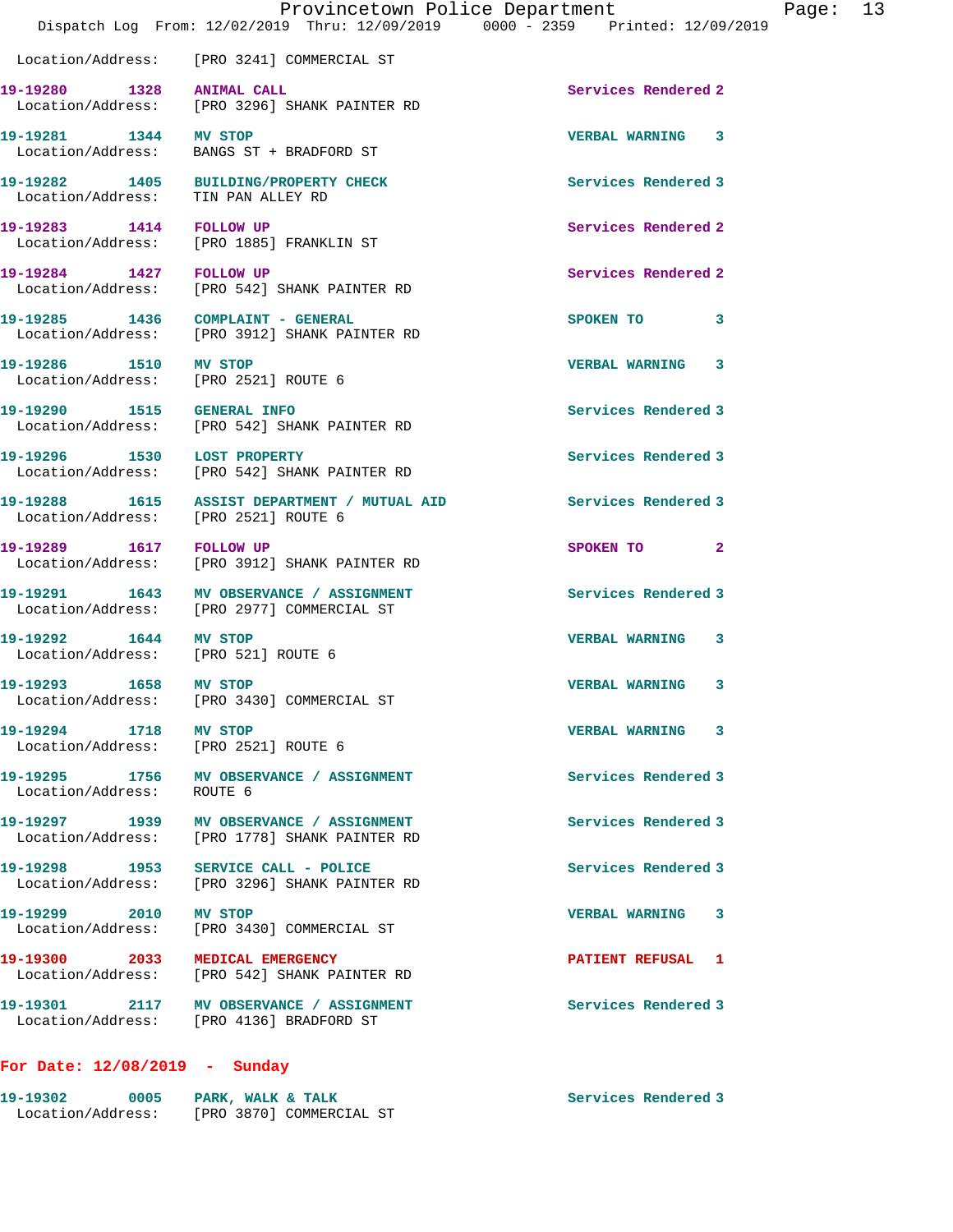|                                                                    |                                                                                        | Dispatch Log From: 12/02/2019 Thru: 12/09/2019 0000 - 2359 Printed: 12/09/2019 |
|--------------------------------------------------------------------|----------------------------------------------------------------------------------------|--------------------------------------------------------------------------------|
|                                                                    | 19-19303 0010 MV OBSERVANCE / ASSIGNMENT<br>Location/Address: [PRO 37] BRADFORD ST     | Services Rendered 3                                                            |
|                                                                    | 19-19304 0017 BAR CHECK<br>Location/Address: [PRO 3443] COMMERCIAL ST                  | Services Rendered 3                                                            |
|                                                                    | 19-19306 0020 ASSIST CITIZEN<br>Location/Address: [PRO 2521] ROUTE 6                   | Services Rendered 3                                                            |
|                                                                    | 19-19305 0021 BUILDING/PROPERTY CHECK<br>Location/Address: [PRO 3259] MACMILLAN WHARF  | Services Rendered 3                                                            |
| 19-19308 0036 PARKING COMPLAINT                                    |                                                                                        | Citation / Warning Issued 3                                                    |
|                                                                    | Location/Address: [PRO 105] COMMERCIAL ST                                              |                                                                                |
| Location/Address:                                                  | 19-19307 0038 PARK, WALK & TALK<br>COMMERCIAL ST                                       | Services Rendered 3                                                            |
| 19-19309 0038 BAR CHECK                                            | Location/Address: [PRO 484] MASONIC PL                                                 | Services Rendered 3                                                            |
|                                                                    | 19-19311 0046 BUILDING/PROPERTY CHECK<br>Location/Address: [PRO 3908] COMMERCIAL ST    | Services Rendered 3                                                            |
| 19-19312 0053 BAR CHECK                                            | Location/Address: [PRO 3726] CARVER ST                                                 | Services Rendered 3                                                            |
|                                                                    | 19-19313 0102 MV OBSERVANCE / ASSIGNMENT<br>Location/Address: ROUTE 6 + CONWELL ST     | Services Rendered 3                                                            |
| 19-19314 0108 MV STOP                                              |                                                                                        | No Action Required 3                                                           |
| Location/Address: [PRO 2518] ROUTE 6                               |                                                                                        |                                                                                |
|                                                                    | 19-19315 0113 MV OBSERVANCE / ASSIGNMENT<br>Location/Address: BRADFORD ST + HOWLAND ST | Services Rendered 3                                                            |
| 19-19317 0134 MEDICAL EMERGENCY<br>Location/Address: COMMERCIAL ST |                                                                                        | PATIENT REFUSAL 1                                                              |
| 19-19316 0135 MV STOP                                              | Location/Address: [PRO 3004] BRADFORD ST                                               | <b>VERBAL WARNING</b><br>3                                                     |
|                                                                    | 19-19318 0201 MV OBSERVANCE / ASSIGNMENT<br>Location/Address: BRADFORD ST + HOWLAND ST | Services Rendered 3                                                            |
| 19-19319 0219 MV STOP                                              | Location/Address: [PRO 58] BRADFORD ST                                                 | <b>VERBAL WARNING 3</b>                                                        |
|                                                                    | 19-19320 0234 BUILDING/PROPERTY CHECK<br>Location/Address: [PRO 2540] RACE POINT RD    | Services Rendered 3                                                            |
| Location/Address: [PRO 3440] ROUTE 6                               | 19-19321 0244 MV OBSERVANCE / ASSIGNMENT                                               | Services Rendered 3                                                            |
| 19-19322 0714 911 - GENERAL                                        | Location/Address: [PRO 882] FRITZ'S WAY                                                | SPOKEN TO<br>1                                                                 |
| 19-19324 0852 MV STOP                                              | Location/Address: BANGS ST + BRADFORD ST                                               | <b>VERBAL WARNING 3</b>                                                        |
|                                                                    | 19-19323 0853 MV OBSERVANCE / ASSIGNMENT<br>Location/Address: HOWLAND ST + BRADFORD ST | Services Rendered 3                                                            |
|                                                                    | 19-19325 0924 BUILDING/PROPERTY CHECK<br>Location/Address: [PRO 3430] COMMERCIAL ST    | Services Rendered 3                                                            |
| 19-19327 1047 MV STOP                                              | Location/Address: [PRO 606] CONWELL ST                                                 | VERBAL WARNING 3                                                               |
|                                                                    |                                                                                        |                                                                                |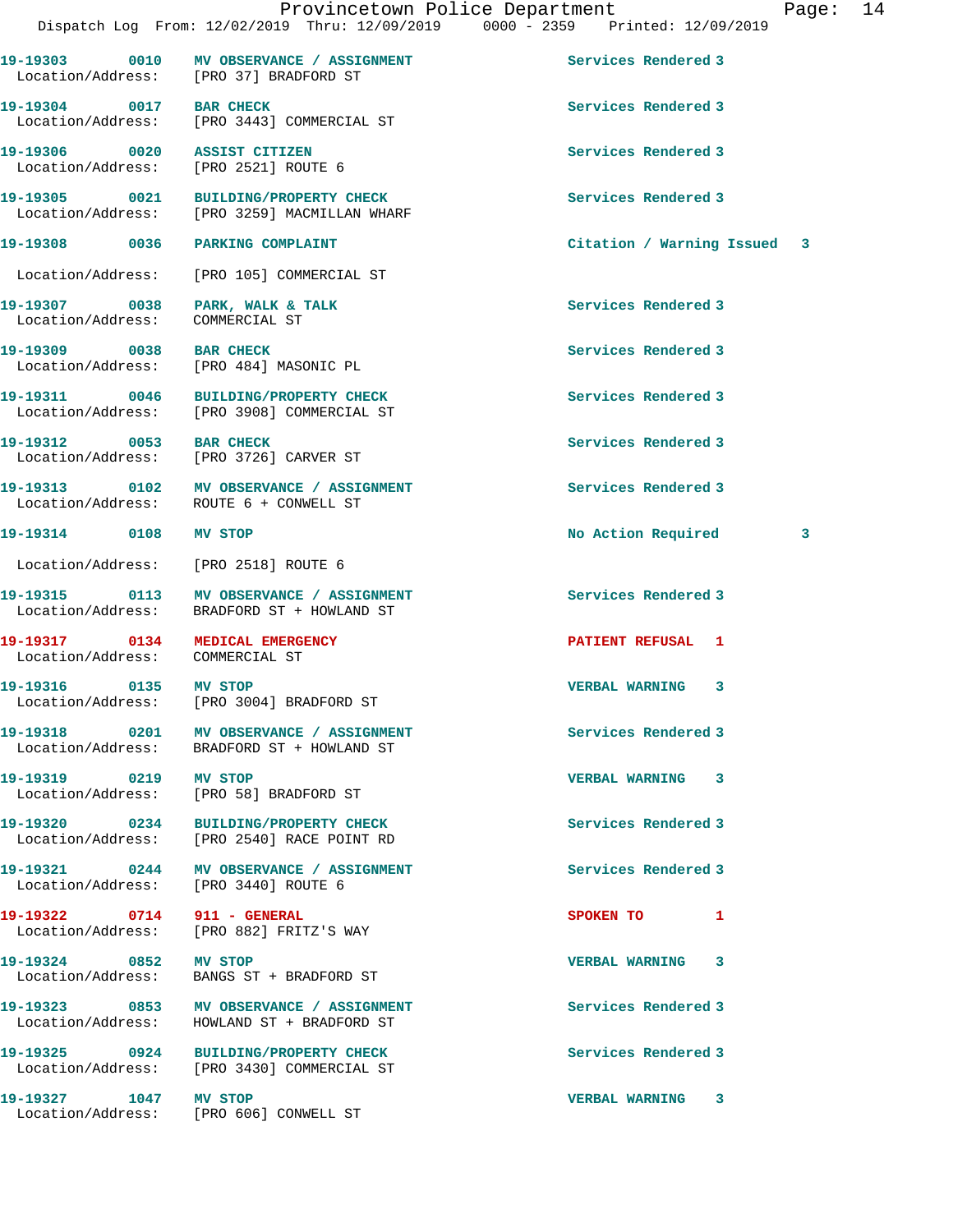|                                      | Provincetown Police Department<br>Dispatch Log From: 12/02/2019 Thru: 12/09/2019 0000 - 2359 Printed: 12/09/2019 |                             | Page: $15$   |  |
|--------------------------------------|------------------------------------------------------------------------------------------------------------------|-----------------------------|--------------|--|
|                                      | 19-19328 1050 PARK, WALK & TALK<br>Location/Address: [PRO 516] RACE POINT RD                                     | Services Rendered 3         |              |  |
| 19-19329 1102 PARK, WALK & TALK      | Location: [PRO 3431] LOPES SQUARE                                                                                | Services Rendered 3         |              |  |
|                                      | 19-19330 1104 BUILDING/PROPERTY CHECK                                                                            | BLDG/PROP Checked/Secured 3 |              |  |
|                                      | Location/Address: [PRO 4082] GOSNOLD ST                                                                          |                             |              |  |
|                                      | 19-19331 1115 BUILDING/PROPERTY CHECK<br>Location/Address: [PRO 2520] PRINCE ST                                  | Services Rendered 3         |              |  |
| 19-19332 1142 ANIMAL CALL            |                                                                                                                  | No Action Required          | $\mathbf{2}$ |  |
|                                      | Location/Address: [PRO 63] BRADFORD ST EXT                                                                       |                             |              |  |
| 19-19333 1226 PARKING COMPLAINT      |                                                                                                                  | Citation / Warning Issued 3 |              |  |
| Location/Address: STANDISH ST        |                                                                                                                  |                             |              |  |
|                                      | 19-19334 1239 LARCENY / FORGERY / FRAUD<br>Location/Address: [PRO 399] COMMERCIAL ST                             | SPOKEN TO<br>$\mathbf{2}$   |              |  |
| 19-19336 1253 ALARM - GENERAL        |                                                                                                                  | BLDG/PROP Checked/Secured 1 |              |  |
|                                      | Location/Address: [PRO 910] CUDWORTH ST                                                                          |                             |              |  |
| Location/Address: [PRO 3440] ROUTE 6 | 19-19337 1343 MV OBSERVANCE / ASSIGNMENT                                                                         | Services Rendered 3         |              |  |
| 19-19340 1434 MEDICAL EMERGENCY      | Location/Address: [PRO 595] BRADFORD ST<br>Refer To $P/C$ : 19-247-AR                                            | Services Rendered 1         |              |  |
|                                      | 19-19341 1725 MEDICAL EMERGENCY<br>Location/Address: [PRO 542] SHANK PAINTER RD                                  | Services Rendered 1         |              |  |
| 19-19342 1753 MEDICAL EMERGENCY      | Location/Address: [PRO 1011] NELSON AVE                                                                          | Services Rendered 1         |              |  |
| For Date: $12/09/2019$ - Monday      |                                                                                                                  |                             |              |  |
| 19-19344 0029 BAR CHECK              | Location/Address: [PRO 2266] COMMERCIAL ST                                                                       | Services Rendered 3         |              |  |
|                                      | Location/Address: JEROME SMITH RD + SHANK PAINTER RD                                                             | Services Rendered 3         |              |  |
|                                      | 19-19346 0111 BUILDING/PROPERTY CHECK<br>Location/Address: [PRO 3908] COMMERCIAL ST                              | Services Rendered 3         |              |  |
| Location/Address:                    | 19-19347 0125 MV OBSERVANCE / ASSIGNMENT<br>RYDER ST + BRADFORD ST                                               | Services Rendered 3         |              |  |
|                                      | 19-19348 0151 BUILDING/PROPERTY CHECK<br>Location/Address: [PRO 2540] RACE POINT RD                              | Services Rendered 3         |              |  |
| Location/Address: ROUTE 6 + SNAIL RD | 19-19349 0156 MV OBSERVANCE / ASSIGNMENT                                                                         | Services Rendered 3         |              |  |
|                                      | 19-19350 0224 BUILDING/PROPERTY CHECK                                                                            | BLDG/PROP Checked/Secured 3 |              |  |
|                                      | Location/Address: [PRO 1989] COMMERCIAL ST                                                                       |                             |              |  |
|                                      | 19-19351                 0326        BUILDING/PROPERTY_CHECK_                                                    | BLDG/PROP Checked/Secured 3 |              |  |
|                                      | Location/Address: [PRO 569] WINSLOW ST                                                                           |                             |              |  |

**19-19352 0337 BUILDING/PROPERTY CHECK BLDG/PROP Checked/Secured 3**